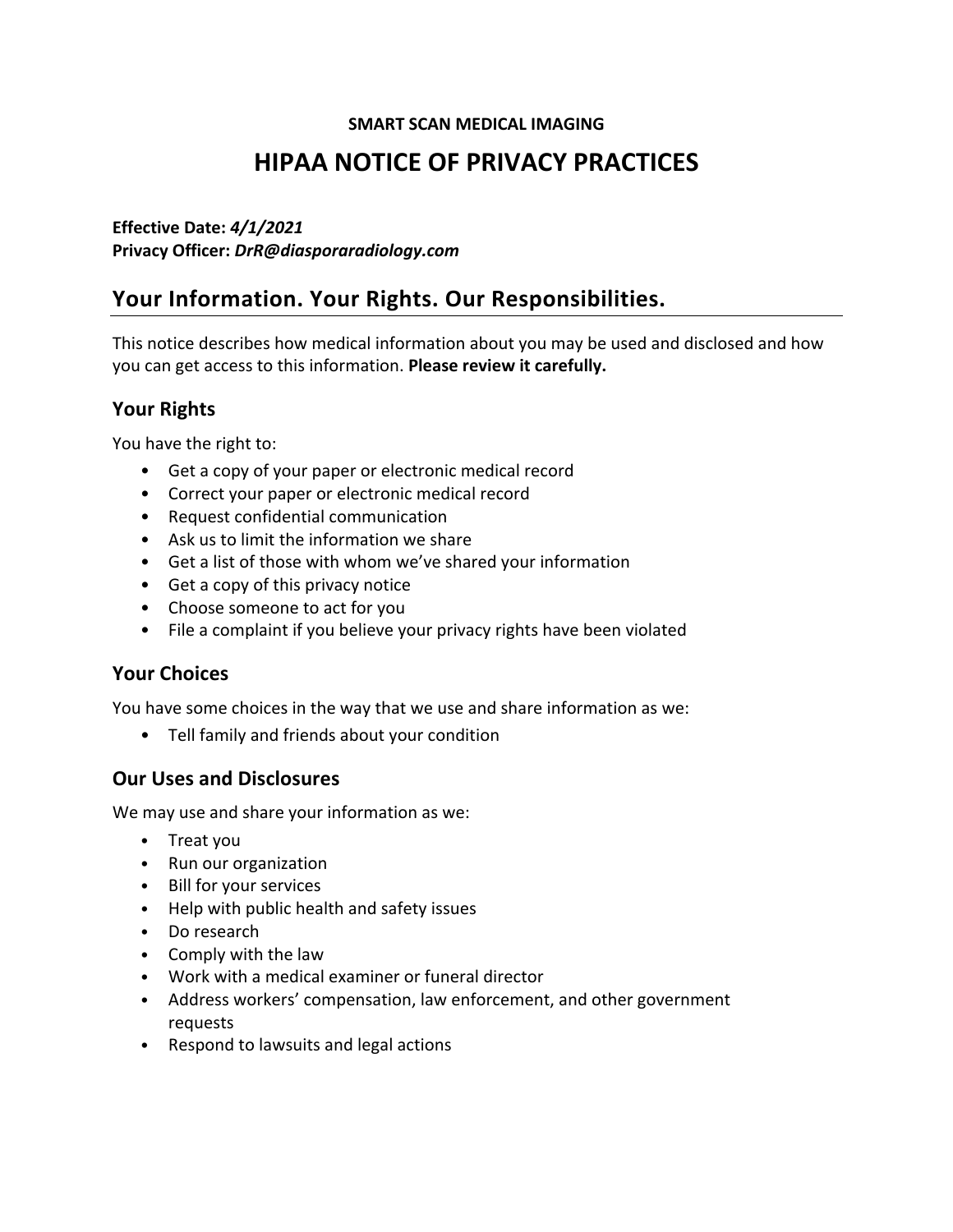## **Your Rights**

**When it comes to your health information, you have certain rights.** This section explains your rights and some of our responsibilities to help you.

### Get an electronic or paper copy of your medical record

- You can ask to see or get an electronic or paper copy of your medical record and other health information we have about you. Ask us how to do this.
- We will provide a copy or a summary of your health information, usually within 30 days of your request. We may charge a reasonable, cost-based fee.

#### Ask us to correct your medical record

- You can ask us to correct health information about you that you think is incorrect or incomplete. Ask us how to do this.
- We may say "no" to your request, but we'll tell you why in writing within 60 days.

#### **Request confidential communications**

- You can ask us to contact you in a specific way (for example, home or office phone) or to send mail to a different address.
- We will say "yes" to all reasonable requests.

#### Ask us to limit what we use or share

- You can ask us not to use or share certain health information for treatment, payment, or our operations. We are not required to agree to your request, and we may say "no" if it would affect your care.
- If you pay for a service or health care item out-of-pocket in full, you can ask us not to share that information for the purpose of payment or our operations with your health insurer. We will say "yes" unless a law requires us to share that information.

## Get a list of those with whom we've shared information

- You can ask for a list (accounting) of the times we've shared your health information for six years prior to the date you ask, who we shared it with, and why.
- We will include all the disclosures except for those about treatment, payment, and health care operations, and certain other disclosures (such as any you asked us to make). We'll provide one accounting a year for free but will charge a reasonable, costbased fee if you ask for another one within 12 months.

## Get a copy of this privacy notice

You can ask for a paper copy of this notice at any time, even if you have agreed to receive the notice electronically. We will provide you with a paper copy promptly.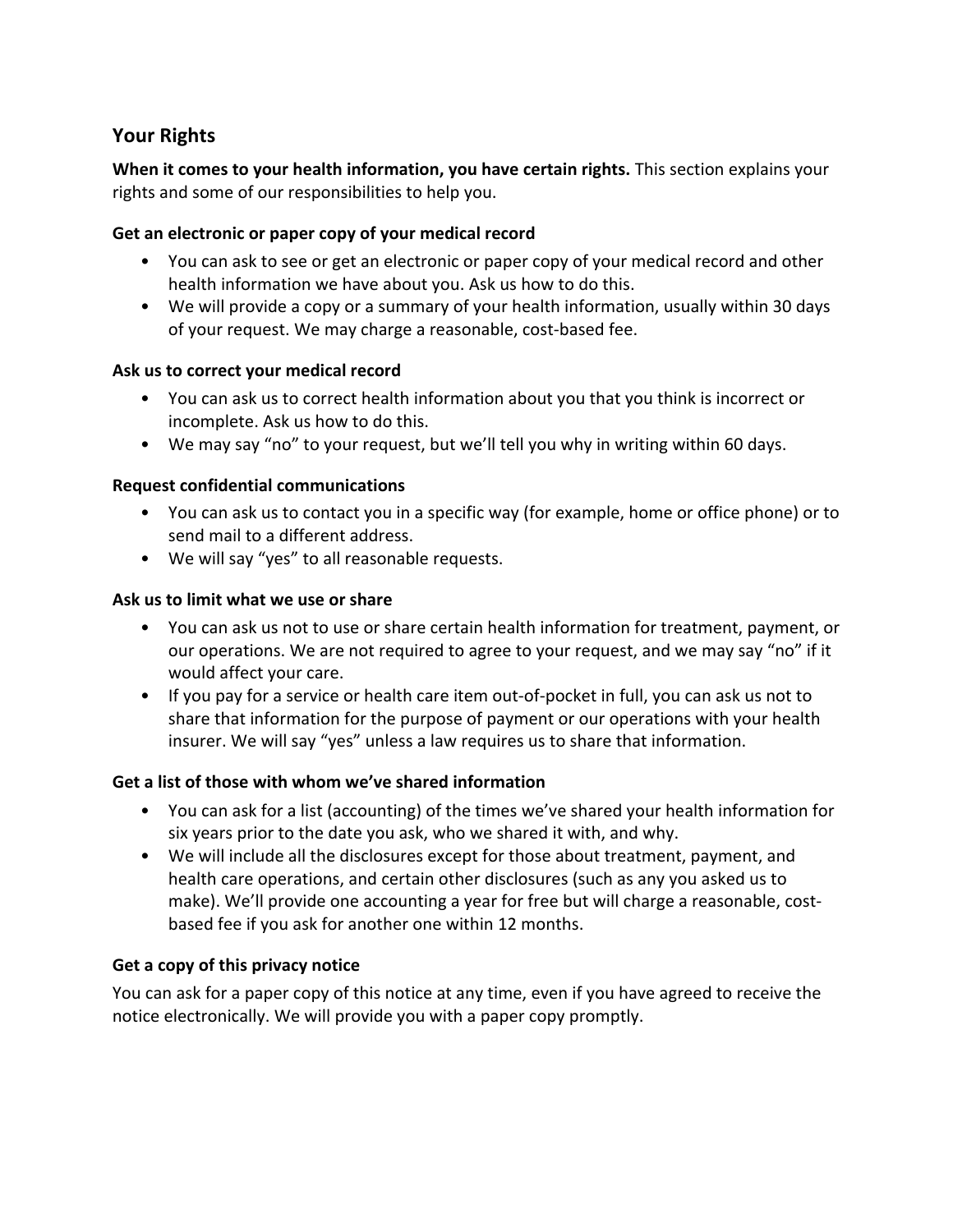#### **Choose someone to act for you**

- If you have given someone medical power of attorney or if someone is your legal guardian, that person can exercise your rights and make choices about your health information.
- We will make sure the person has this authority and can act for you before we take any action.

## File a complaint if you feel your rights are violated

- You can complain if you feel we have violated your rights by contacting us using the information above.
- You can file a complaint with the U.S. Department of Health and Human Services Office for Civil Rights by sending a letter to 200 Independence Avenue, S.W., Washington, D.C. 20201, calling 1-877-696-6775, or visiting
	- **www.hhs.gov/ocr/privacy/hipaa/complaints/.**
- We will not retaliate against you for filing a complaint.

## **Your Choices**

For certain health information, you can tell us your choices about what we share. If you have a clear preference for how we share your information in the situations described below, talk to us. Tell us what you want us to do, and we will follow your instructions.

In these cases, you have both the right and choice to tell us to:

- Share information with your family, close friends, or others involved in your care
- $\bullet$  Share information in a disaster relief situation

*If* you are not able to tell us your preference, for example if you are unconscious, we may go *ahead and share your information if we believe it is in your best interest. We may also share* your information when needed to lessen a serious and imminent threat to health or safety.

In these cases we never share your information unless you give us written permission:

- Marketing purposes
- Sale of your information

## **Our Uses and Disclosures**

## How do we typically use or share your health information?

We typically use or share your health information in the following ways.

## **Treat you**

We can use your health information and share it with other professionals who are treating you.

*Example:* A doctor treating you for an injury asks another doctor about your overall health *condition.*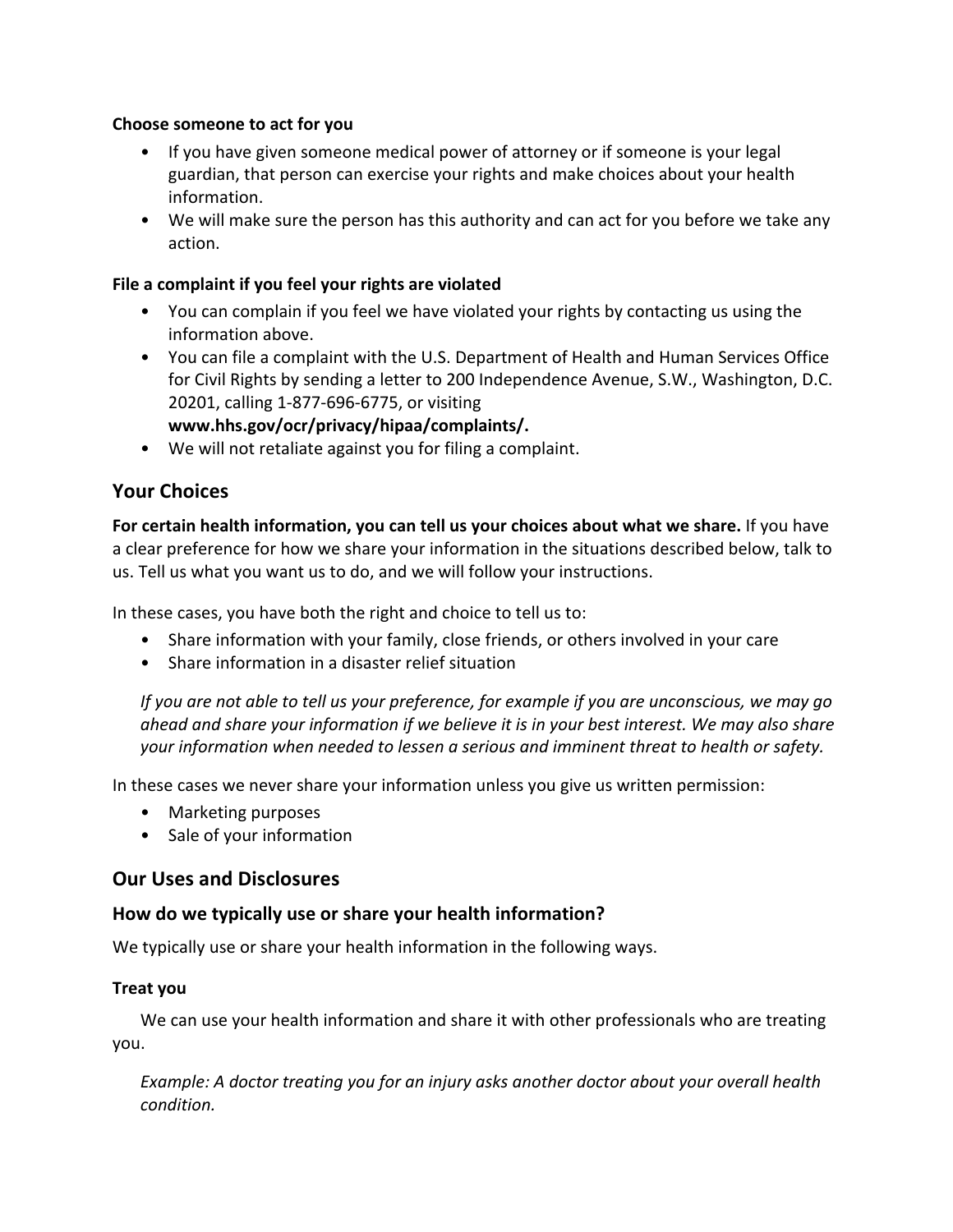#### **Run our organization**

We can use and share your health information to run our practice, improve your care, and contact you when necessary.

Example: We use health information about you to manage your treatment and services.

#### **Bill for your services**

We can use and share your health information to bill and get payment from health plans or other entities.

*Example:* We give information about you to your health insurance plan so it will pay for your *services.* 

## How else can we use or share your health information?

We are allowed or required to share your information in other ways  $-$  usually in ways that contribute to the public good, such as public health and research. We have to meet many conditions in the law before we can share your information for these purposes. For more information see: www.hhs.gov/ocr/privacy/hipaa/understanding/consumers/index.html.

#### **Help with public health and safety issues**

We can share health information about you for certain situations such as:

- Preventing disease
- Helping with product recalls
- Reporting adverse reactions to medications
- Reporting suspected abuse, neglect, or domestic violence
- Preventing or reducing a serious threat to anyone's health or safety

#### **Do research**

We can use or share your information for health research.

#### **Comply with the law**

We will share information about you if state or federal laws require it, including with the Department of Health and Human Services if it wants to see that we're complying with federal privacy law.

#### **Respond to organ and tissue donation requests**

We can share health information about you with organ procurement organizations.

#### **Work with a medical examiner or funeral director**

We can share health information with a coroner, medical examiner, or funeral director when an individual dies.